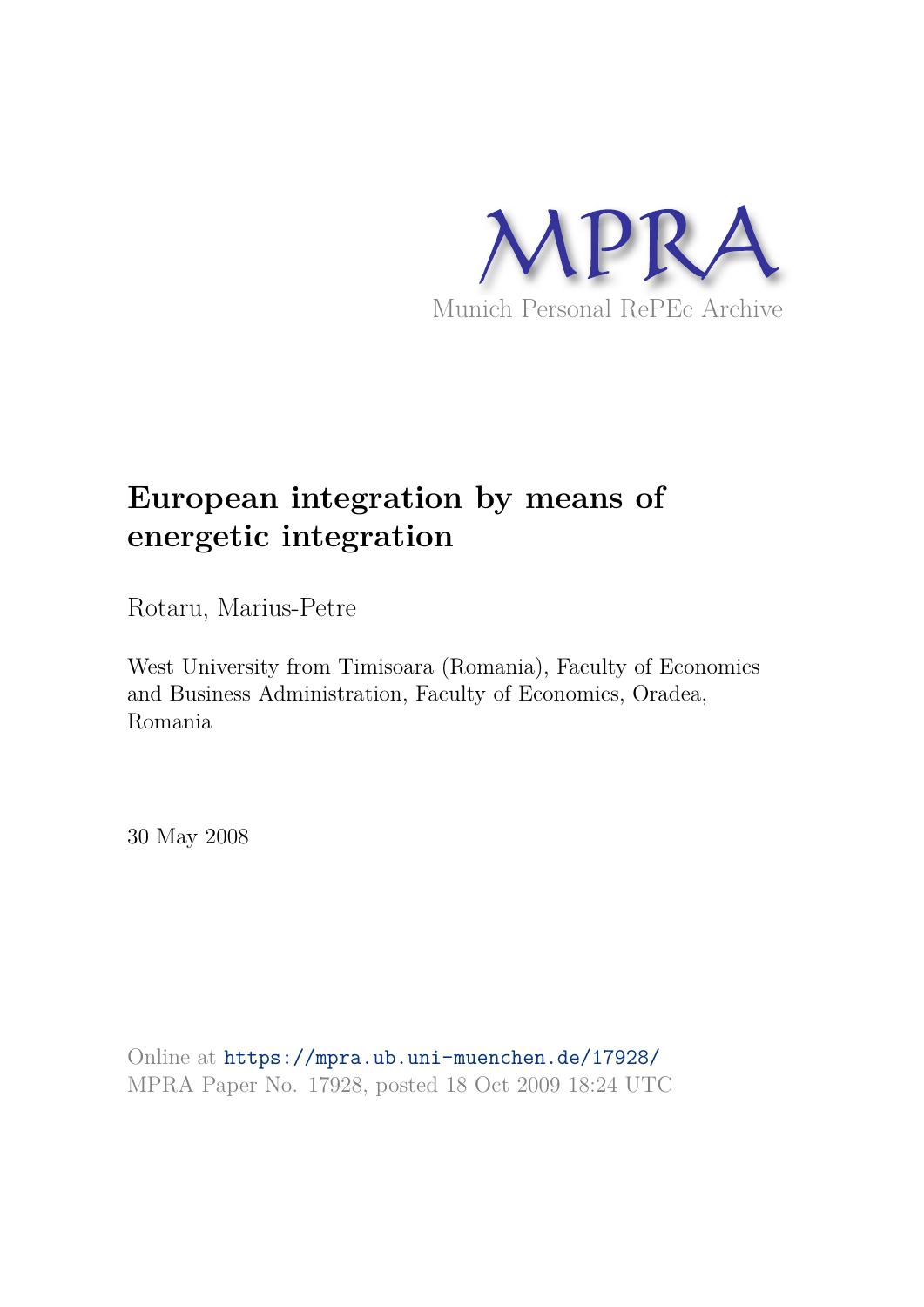# **EUROPEAN INTEGRATION BY MEANS OF ENERGETIC INTEGRATION**

#### **Marius-Petre Rotaru**

### *Universitatea de Vest Timişoara Facultatea de Economie şi de Administrare a Afacerilor Address: 102-104 Uranus, Bl.A7, Sc.A, Ap.11, Sect 5, Bucureşti, Email: marius.rotaru@yahoo.com, tel.: 0721.324.576*

*Abstract: The energy security is a growing concern both of the EU governments, and of Brussels. The European officials have been working on a strategy that should ensure the energy security of the Union. Some of the main courses of action are as follows: increasing the energy output from regenerative resources, cutting down on the dependence upon Russia by finding alternative suppliers, and interconnecting the shipment routes.* 

*Romania must act as such in order to face the domestic economic challenges. An increase in the quota of energy derived from regenerative resources of the total energy output will be sustained by important investments in the hydro-energy and eolian field. Another top priority for Romania is to interconnect the shipment routes for hydrocarbons at the European and regional level.* 

*Keywords: energy security, integration, European Union, regenerative resources* 

# **1. INTRODUCTION**

*The energy security* is a concept differently understood from one country to another, depending on the risks they are faced with on the short term, as well as on the long term. To most experts, energy security means producing the necessary energy in their own countries, and their dependence, as little as possible, of imports. The energy security aims at three dimensions: ensuring alternative supply sources, identifying alternative energy supply routes, and securing the existing sources and supply routes. But the facts of this age have shown that great consumers should give up the utopia of energy independence, and accept the idea of energy interdependence<sup>[1](#page-1-0)</sup>. The great players of "the energy stage" think differently of energy security.

The uneven distribution of energy resources, their convergence into certain countries create vulnerabilities in the energy security area, and affect the relationship between states. The vast resources of the Russian Federation stand for a strong compelling factor, a genuine means of political blackmail, as economies' dependence on the energy resources is increasing.

A UN study stated that "The importance of energy for industry as a whole, and the fundamental role of oil as a source of energy as well as an indispensable military product seem to have contributed to turning the energy issues into a fundamental element of security."<sup>[2](#page-1-1)</sup>

Ensuring the energetic resources is a priority to the European governments. It is ever more obvious that we deal with a crisis against a growing demand of energy, particularly oil, natural gas and coal.

According to the Eurostat, in 2005 the average energy dependence rate of the 25 EU members was 56 %. The Eurostat study, published in September 2006, shows that, while in 2004

<sup>&</sup>lt;sup>1</sup> Yergin, Daniel, *"Ensuring Energy Security"*, "Foreign Affairs", March/April 2006.

<span id="page-1-1"></span><span id="page-1-0"></span>**<sup>2</sup>** Anastasiei, Traian, "*Cosideraţii privind corelaţia dintre securitate şi economie"*, international seminar

*<sup>&</sup>quot;România – membru al Alianţei Nord-Atlantice*", 3-4 iunie 2004, Editura UNAp, Bucureşti, 2004, page. 102.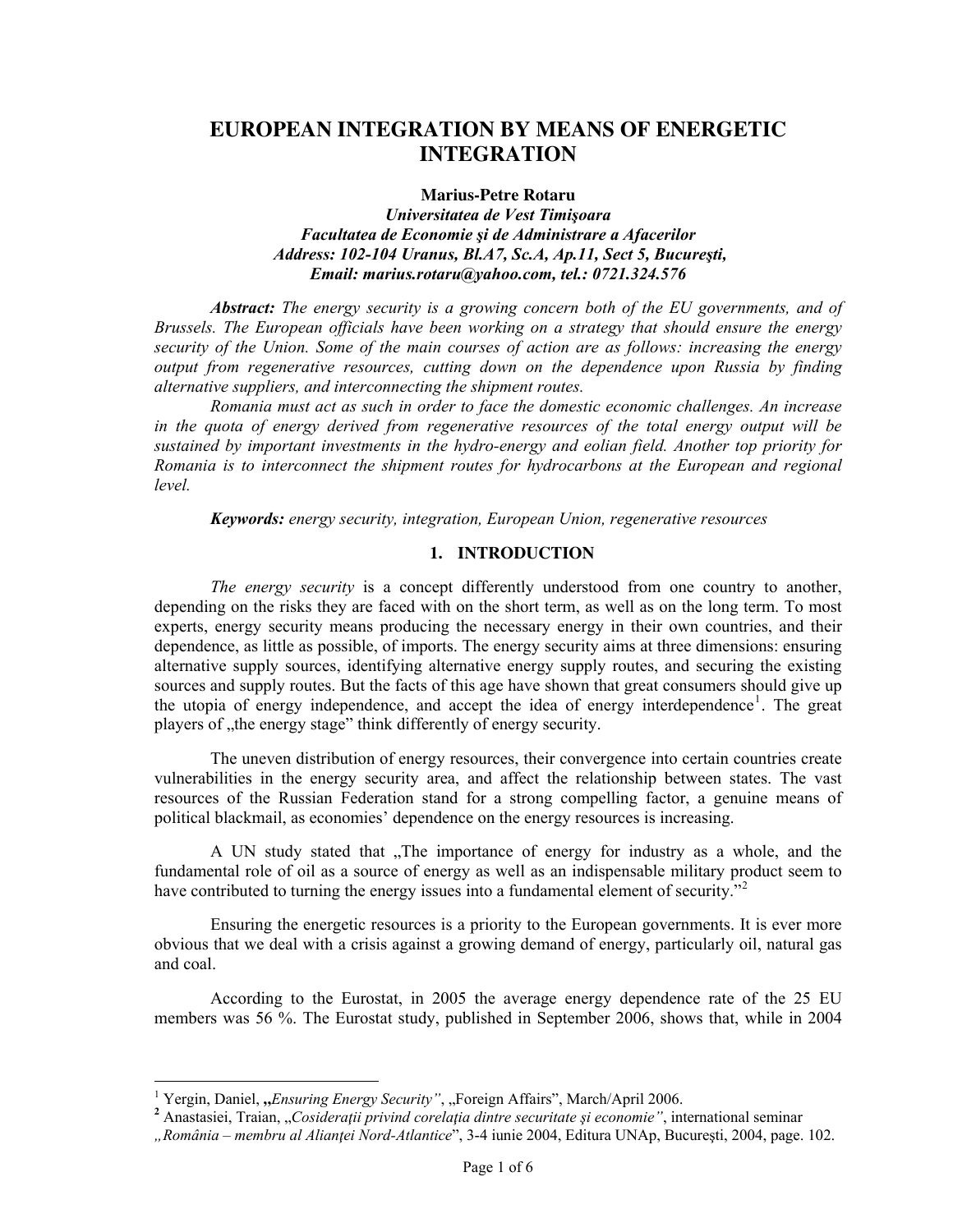the EU energy dependence was of 54 %, it rose to 56 % in 2005, due to a decrease in the domestic production of 4.2 %, as the consumption remained the same<sup>[3](#page-2-0)</sup>.

# **2. PRODUCTION, CONSUMPTION AND ENERGY IMPORT**

Fossil fuels are energy sources created over millions of years. As per the statistics by the British Petroleum, considering the current consumption, their exhaustion rate is as follows:

| Fuels        | Exhaustion rate (years) |
|--------------|-------------------------|
| ำป           |                         |
| Natural gas  |                         |
| Coal         | 224                     |
| .<br>_ _ _ _ | .                       |

*Tab. 1 The global exhaustion rate of fossil fuels* 

At the same time, we can notice the dynamics of the energy demand (ill. 2), which triples from 5,500 thousand tons oil equivalent in 1971, to over 16,000 thousand tons oil equivalent consumption foreseen for 2030.



*Ill. 1 Evolution of global energy demand (source: IEA taken over by http://www.minind.ro/foaie/PEN\_19\_10\_2006.pdf)* 

In 2005, the energy production of all kinds decreased in the 25 EU nations by 9 %, in contrast to 2004, according to an Eurostat study. The natural gas production decreased by 5.8 %, that of coal by 5.7 %, and nuclear power by 1.3 %.

The UK is the biggest European producer of oil (70%) and natural gas (44%). As far as oil is concerned, the United Kingdom is followed by Denmark with 32 %, and, as for natural gas by the Netherlands, by 32 %. Nevertheless, in 2005 the production of petroleum decreased in Great Britain by 11.4 per cent and in Denmark by 3.8 per cent towards the previous year. The natural gas decreased in 2005 by 7.7 per cent in Great Britain and 5.9 per cent in Holland.

Poland is the greatest producer of coal in Europe, with a share of 57 per cent from UE. In 2005 its production decreased by 2.1 per cent towards 2004. Poland is followed by Germany (19%) and Great Britain (13%), which decreased their production in 2005 by 3.9 per cent, respectively 17.9 per cent towards the previous year.

France, 46 per cent, produces the most nuclear energy in UE. The production of nuclear energy is the only one that increased in 2005 towards 2004, but only in France, by 0.9 per cent.

-

<span id="page-2-0"></span> $3$  European consume is up to 1.637 millions tones of equivalent oil - Source: Ministry of Economy and Finance, Public Relations Department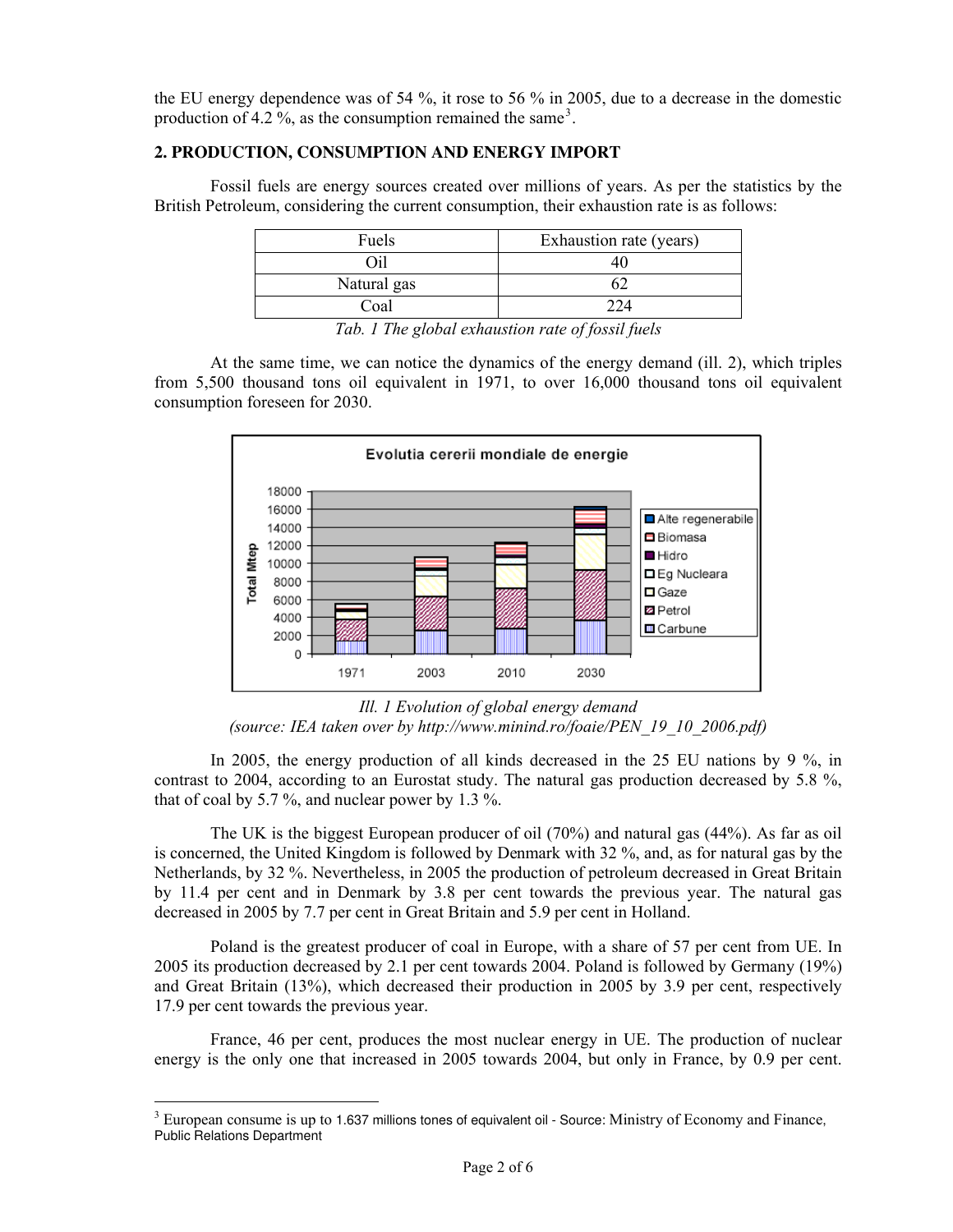Germany, which is the second producer of nuclear energy (16%), decreased the production by 3 per cent.

Europe imports a great deal of petroleum and natural gas, with a share of 60 per cent, respectively 25 per cent from the neat energy imports of the Union. The most dependent members of the Union concerning imports were Cyprus (total dependence), Portugal (99.4% dependent), Luxembourg (99%), Latvia (94%) and Ireland (90%). Denmark is the only European country that produces more energy than needed. Even The Great Britain has imported energy about 13 per cent.

The biggest consumers of energy are four members of the Union: Germany – 324.2 tons petroleum equivalent, France  $-257.3$  tons, The Great Britain  $-224.1$  tons and Italy  $-181.9$  tons. Spain follows with 139.5 tons. Although Poland has the same number of votes like Spain in the European Union Council, therefore a population and a similar territory consumed in 2005 by 53 tons less energy.

In January 2007, The European Commission presented some measures in the long term concerning the energy, which contain a Strategic Energy Review, the long term vision of UE regarding energy, a new Ground to cover for the regenerative energy resources, a Report on the liberalization level of the internal market, a Conveyance on the energy routes and a Conveyance on the "green" coal.

The measures taken in the energy field on the common level have been intensified after the year 2000 when the European Commission emitted The Green Card on the providing of secure energy, revealing the UE status at this chapter. The Green Card showed that the energetic dependence of the UE could increase from 50 per cent in 2000 up to 70 per cent in 2030, without any measures taken by all the Union members. In 2000 the imports status of the Union members looked like that: 45 per cent from the petroleum imports came from The Middle East and up to 2030, 90 per cent from the European petroleum consumption could have come from imports. Russia exports in the Union 40 per cent from the consumed gas, (30% Alger, 25% Norway) and up to 2030 more than 60 per cent from the UE gas import was to come from Russia, the dependence level reaching 80 per cent. As for the coal, the European Commission suggested that, up to 2030, 66 per cent should come from import.

In Romania, the whole amount of energy that came from the regenerative sources of energy decreased from 17.520 GWh in 1997 to 16.518 GWh in 2004, almost this energy being generated by the hydro plants. It is desirable that in 2010 the amount of energy got from regenerative sources should reach 33 per cent of the global energy. The hydro- energy industrially produced registered 15.855 GWh in 2004. In 2005 and 2006 it has been registered a slight increasing of the hydroenergy production due to the amount of rainfall mainly (see tab. 2). The contribution of the small hydro plants is moderate, by 658 GWh in 2004. The medium level of hydro energy increasing is small (on average 5 per cent by year between 1997 and 2004), despite its great potential.

| Types of Energy<br>Plants | Years                   |       |       |       |       |       |       |  |
|---------------------------|-------------------------|-------|-------|-------|-------|-------|-------|--|
|                           | 2000                    | 2001  | 2002  | 2003  | 2004  | 2005  | 2006  |  |
|                           | Millions kilowatt-hours |       |       |       |       |       |       |  |
| Termoelectrica            | 31701                   | 33497 | 33376 | 38480 | 34421 | 33651 | 38709 |  |
| Hidroelectrica            | 14778                   | 14923 | 16046 | 13259 | 16513 | 20207 | 18355 |  |
| Nuclear electrica         | 5456                    | 5446  | 5513  | 4906  | 5548  | 5555  | 5632  |  |
| <b>Total</b>              | 51935                   | 53866 | 54935 | 56645 | 56482 | 59413 | 62696 |  |

*Tab. 2 Electric energy production by type of energy plant (source: The National Institute of Statistics)*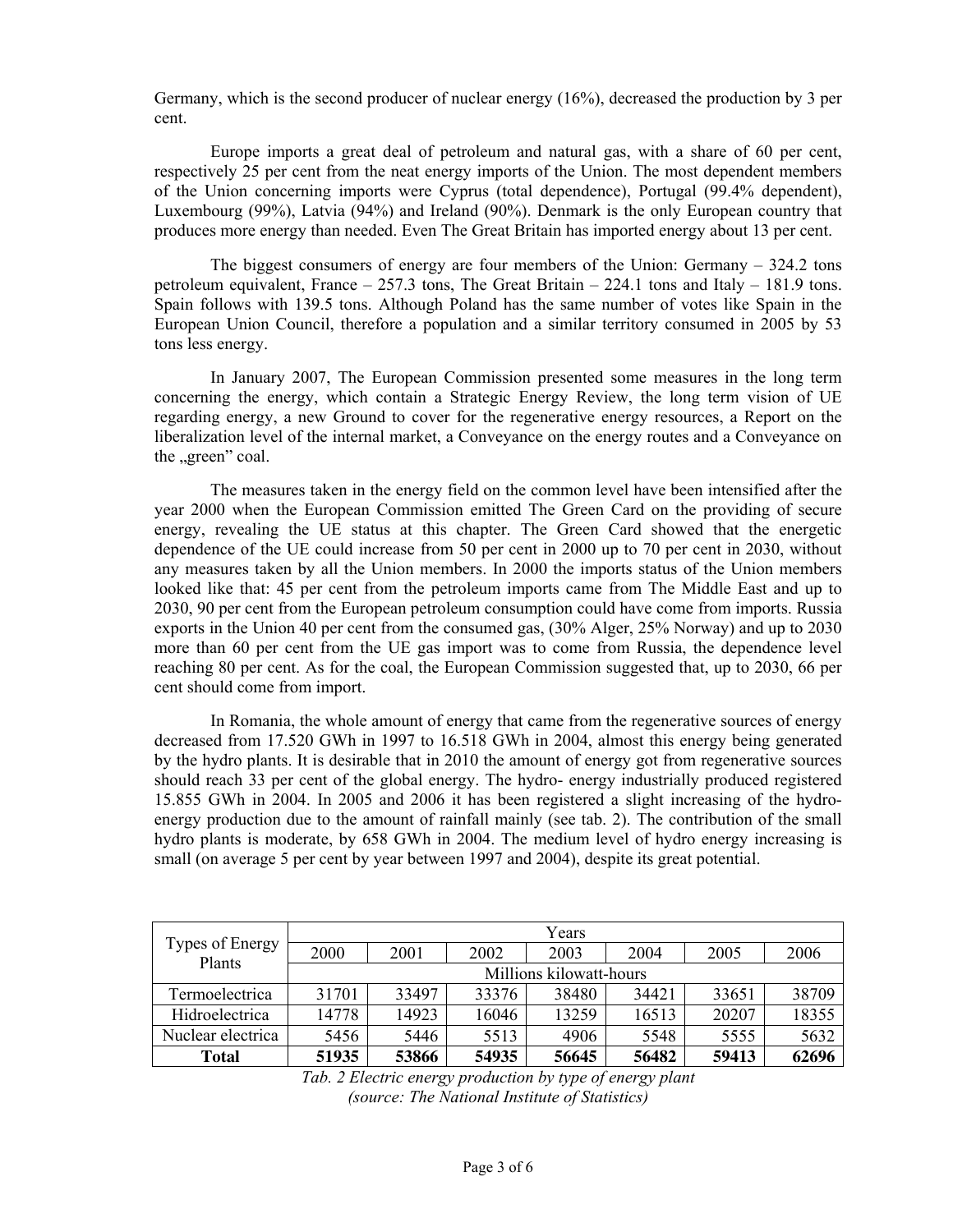| Balance of electric energy<br>by component elements    | Years                          |       |       |       |       |       |       |
|--------------------------------------------------------|--------------------------------|-------|-------|-------|-------|-------|-------|
|                                                        | 2000                           | 2001  | 2002  | 2003  | 2004  | 2005  | 2006  |
|                                                        | Thousands tones equivalent oil |       |       |       |       |       |       |
| Primary production<br>(recovered products<br>included) | 28190                          | 29021 | 27668 | 28192 | 28026 | 27090 | 27065 |
| Imports                                                | 10925                          | 12771 | 13949 | 14639 | 16672 | 17072 | 17605 |
| <b>Exports</b>                                         | 2947                           | 3334  | 4999  | 4112  | 4820  | 6534  | 5983  |
| Gross inland consumption                               | 36374                          | 37971 | 36480 | 39032 | 39018 | 37932 | 39571 |

*Tab. 3 Balance of electric energy by component elements (source: The National Institute of Statistics)* 

The Romanian program comprises a resolution for the installation of an eolian plant with a total power of 120 MW until 2010. In 2004, Romanian farms which used eolian energy generated 2 GWh.

In 1996, in the  $1<sup>st</sup>$  of July the first nuclear reactor has been connected to the national energysupply to the plant from Cernavoda, and in the  $7<sup>th</sup>$  of August 2007 the second reactor. At the present day, the first and the second unit are producing together about 18 per cent of the electric energy consumption of the country. The initial project, as from the beginning of the 80s, foresaw the construction of five units. The nuclear reactors from Cernavoda use Canadian technology known as CANDU. The necessary of hard water, used as a go-between, is produced at Drobeta Turnu Severin. The power plant is shut down in dry periods, when the Danube level is low, because the cooling device of the reactors cannot function. This happened, for example, in August – September 2003, when the plant has been shut down for three weeks.

#### **3. THE ENERGY STRATEGY**

-

The geopolitical aspects of the energy policy are still a national competence of the EU member states. Still the integration of EU nations' energy markets and the EU cross-national competence in the trade policy with third countries bring the energy issue up on the common political agenda. Prime Minister Călin Popescu-Tăriceanu stated: "*Romania will back up the idea of drafting a strategy and a EU common policy for energy, in the EU relationship with Russia*". The Romanian PM also tackled this topic in Berlin, in the discussions with German Chancellor Angela Merkel, emphasizing that "*it is very important to have a EU – Russia partnership, so that we can speak in a powerful common voice, but by no means in a conflict-wise language*". Prime Minister Tăriceanu fosters the idea of achieving a strategic EU – Russia partnership to provide higher energy securityfor the EU nations.<sup>4</sup>

Romania faces the same energy market weaknesses as the European Union: dependence of Russia, and the high rates of imported energy. Such problems may be settled by:

- reaching real competitiveness in the energy market;

- raising the energy production based on regenerative resources.

# *3.1. ENERGY COMPETITIVENESS*

As far as the first item is concerned, competitiveness is a key word, as it ensures low costs, consumer's wellness, and effectiveness at every tier of the energy industry: production, shipment, distribution, delivery and consumption.

For the period of time between 2005 and 2008, the Romanian Government identified three strategic objectives<sup>[5](#page-4-1)</sup>:

<sup>&</sup>lt;sup>4</sup> <http://www.gov.ro/presa/integrare/afis-doc.php?idpresa=199>(18.04.2008)

<span id="page-4-1"></span><span id="page-4-0"></span><sup>5</sup> <http://www.gov.ro/obiective/afis-docdiverse-pg.php?iddoc=257>, "*Programul de Guvernare* 2005-2008", Cap. 13 - "Politica industrială" (18.04.2008)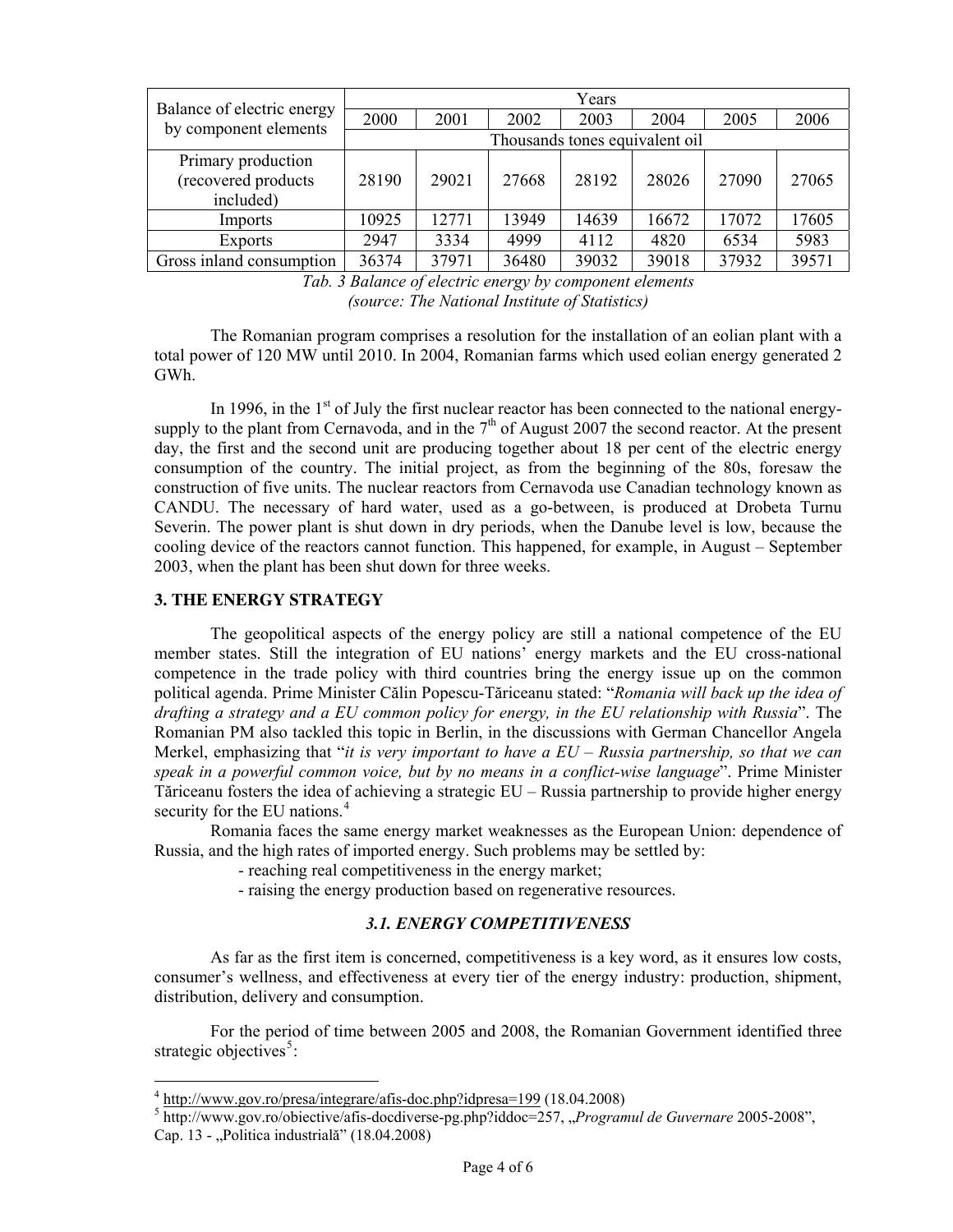a) to acquire real competitiveness in the energy sector;

b) to improve the institutional framework;

c) to rule out the irregularities affecting the market competition.

Three areas have been looked into:

a) As far as the mining sector is concerned, mining products are in view to be sold on a free market terms, by harmonizing the price for energy mineral coal and brown coal with that corresponding to the quality of imported coal, privatizing the units that may attract investments, changing the current subsidy granting system, downsizing mine operation losses, and conducting mining activities in environmental protection conditions only.

b) To maximize the natural gas production and shipment sector, the main gas producer (Romgaz) is planned to be privatized, geological activities to be enhanced, those at a great depth in particular, in order to get a "new-found reserves/production" ratio at a minimum of 0.5-1.0, so that the production decline should be reduced, and the energy balance be poised (at present, the natural reserves designed for industry are 70% exhausted), gas storage facilities are intended to be increased, the legal status of the natural gas piping system to be cleared up, policies to be promoted that ensure the supply continuity and security (variation of import sources, widening of the range of imports from the Russian Federation, by means of new interconnections to the national shipment system (Ungheni) concurrently with the transit facilities' development, interconnection of the national shipment system in the West of the country - Arad, Oradea - with the view of providing the second import source - the North Sea, we also plan to participate in accomplishing the natural gas transit project from the Caspian and the Near East to Western Europe, and to participate in creating the Nabucco pipeline.

c) The electric and thermal power production, shipment and distribution sector: privatizing the production and distribution companies, organizing the energy stock market, establishing the regional energy market in Southeastern Europe, furthering private investments into new production capabilities based on cogeneration and non-polluting natural resources (hydro, solar, eolian), keeping up the efforts to establish the energy interconnection with EU nations, through the Transelectrica Company, and preserving the public ownership of it, extending offers for concession arrangements or privatization of the 25 unfinished hydroelectric power plants, and privatizing the micro hydroelectric power stations, increasing the capacity to interconnect with the European Union – Romania has a power reserve which may be used for export.

# *3.2. POWER FROM REGENERATIVE RESOURCES*

The regenerative power production helps counter climatic changes, also increasing the energy supply security.

In 2004, most power derived from regenerative sources was produced by the large-scale contribution of hydroelectric plant power (hydroelectric power). To a great extent, the high potential of low scale hydroelectric power remained untouched. Between 1997 and 2004, both the production level, and the rise in most regenerative power sources were stable. Public supply is properly regulated, but the projects on regenerative power production have not been funded yet.

To promote the energy from regenerative sources, Romania enforced the following steps:

- A quotation system with Transactionable Green Certificates (TGC) for the power resulted from new regenerative sources was implemented since 2004. The mandatory quotations grow from 0.7% in 2005 to 8.3% in 2010. The TGCs are used in producing electrical power from wind-, sun-, biomass- or hydro-energy, being generated in facilities with less than 10 MW of their capacity.

- Compulsory shipment and priority marketing of the electrical power from regenerative sources, starting in 2004.